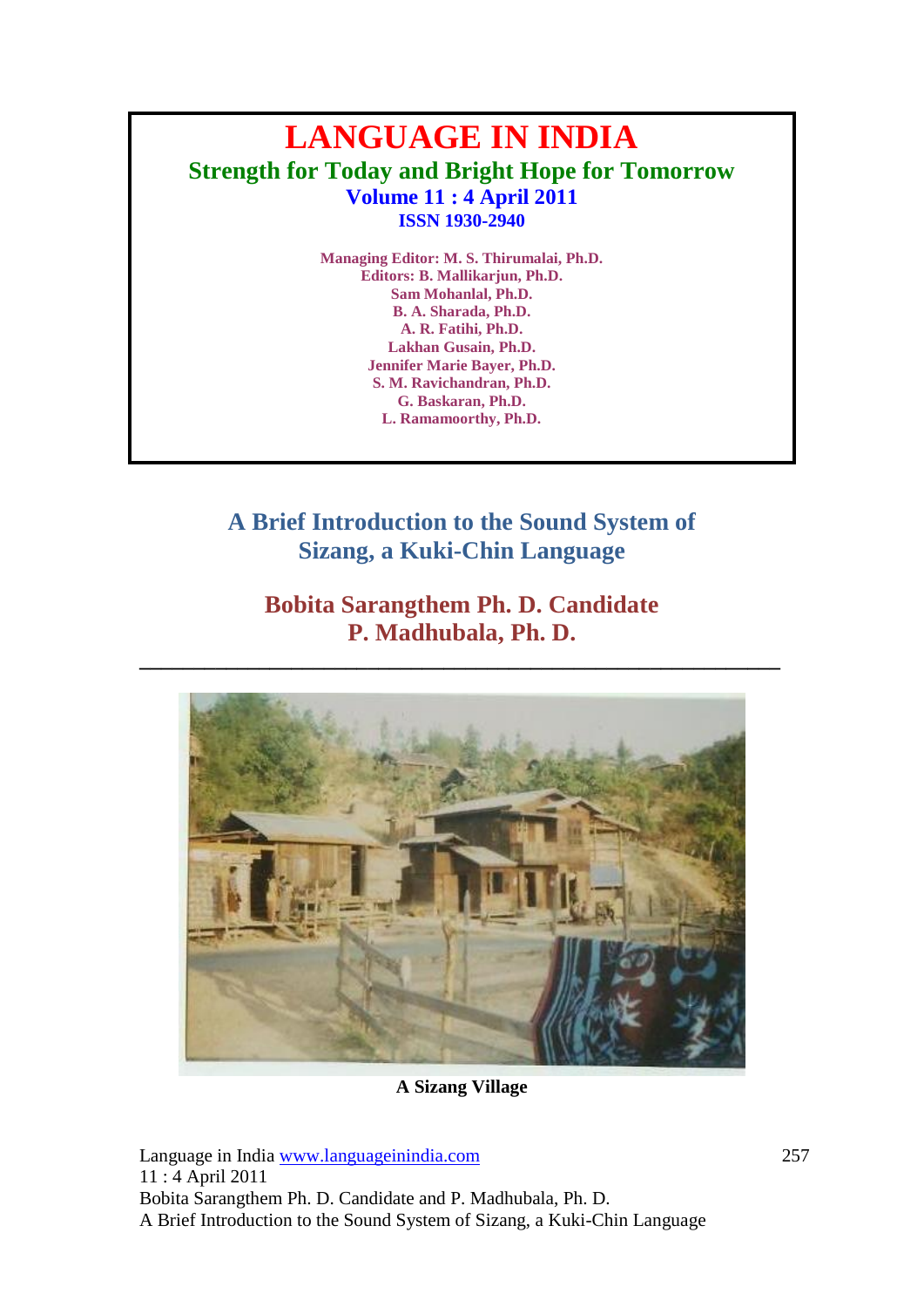## **Abstract**

This paper attempts to present the sound system of Sizang, a Kuki-Chin language. By phonemic status is meant the distinctive function a speech sound or tone performs in keeping words (with their meanings) apart. The contrastive pairs demonstrate the phonemic status of the sounds concerned. Tones, vowels and consonants are dealt within that order to offer relatively extensive and reliable information on the sound system of Sizang. An inventory of the phonemes and allophones of Sizang, specifying their distribution and showing diagrammatically the consonant and vowel phonemes along with their place and manner of articulation are discussed as part of articulatory description..

## **Introduction**

Sizang is a Kuki-Chin language of the Tibeto-Burman family. It is spoken by approximately 10,000 speakers in the Chin state of Myanmar and in north-eastern states of India. Manipur has many ethnic groups having their own ethnic identity. Sizang speaker are found in the southern direction of Manipur state, namely, Moreh, an international border town located on the Indo-Myanmar road south east of Imphal. Moreh is in India, and five kms away from this town is the Tamu town, its Myanmarese counterpart, where Sizang speakers are found in large numbers.



A Sizang Home

Language in India www.languageinindia.com 258 11 : 4 April 2011 Bobita Sarangthem Ph. D. Candidate and P. Madhubala, Ph. D. A Brief Introduction to the Sound System of Sizang, a Kuki-Chin Language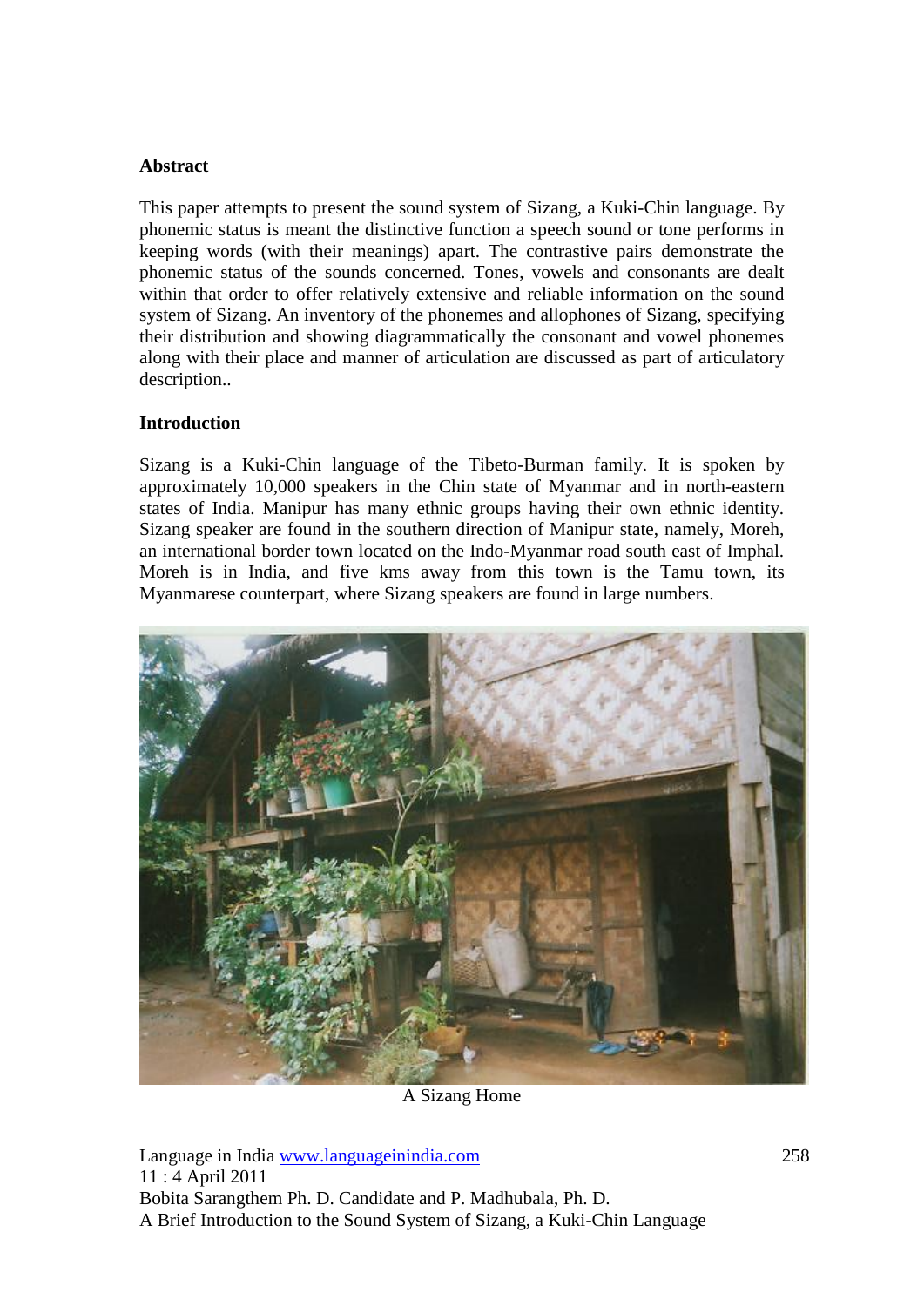In this paper an attempt is made to delineate the characteristic features of the sound system of Sizang, based on a lexicon eliciting from our informant Mr. Khampum (45yrs), a native speaker of Sizang, a resident of Tamu Town.

This paper attempts to present an inventory of the phonemes and allophones of Sizang, specifying their distribution and showing diagrammatically the consonant and vowel phonemes along with their place and manner of articulation. The segmental and supra-segmental phonemes are comprehensively given on account of articulatory description.

# **An Inventory of the Phonemes**

|            |                | Bilabial    |       | Labio-<br>dental | Alveolar |       | Velar |       | Glottal |                  |
|------------|----------------|-------------|-------|------------------|----------|-------|-------|-------|---------|------------------|
|            |                | Unasp.      | Asp.  |                  | Unasp.   | Asp.  | Unasp | Asp.  | Unasp.  | Asp.             |
| Stops      | Voice-<br>less | p           | $p^h$ |                  | t        | $t^h$ | k     | $k^h$ |         |                  |
|            | Voiced         | $\mathbf b$ |       |                  | d        |       |       |       |         |                  |
|            | <b>Nasals</b>  | m           |       |                  | n        |       | ŋ     |       |         |                  |
|            | Voice-<br>less |             |       |                  | S        |       |       |       |         | $\boldsymbol{h}$ |
| Fricatives | Voiced         |             |       | V                | Z        |       |       |       |         |                  |

#### **1. Consonants**

There are sixteen consonant phonemes in Sizang. The phonemic consonant inventory of Sizang by place and manner of articulation is given in Table 1.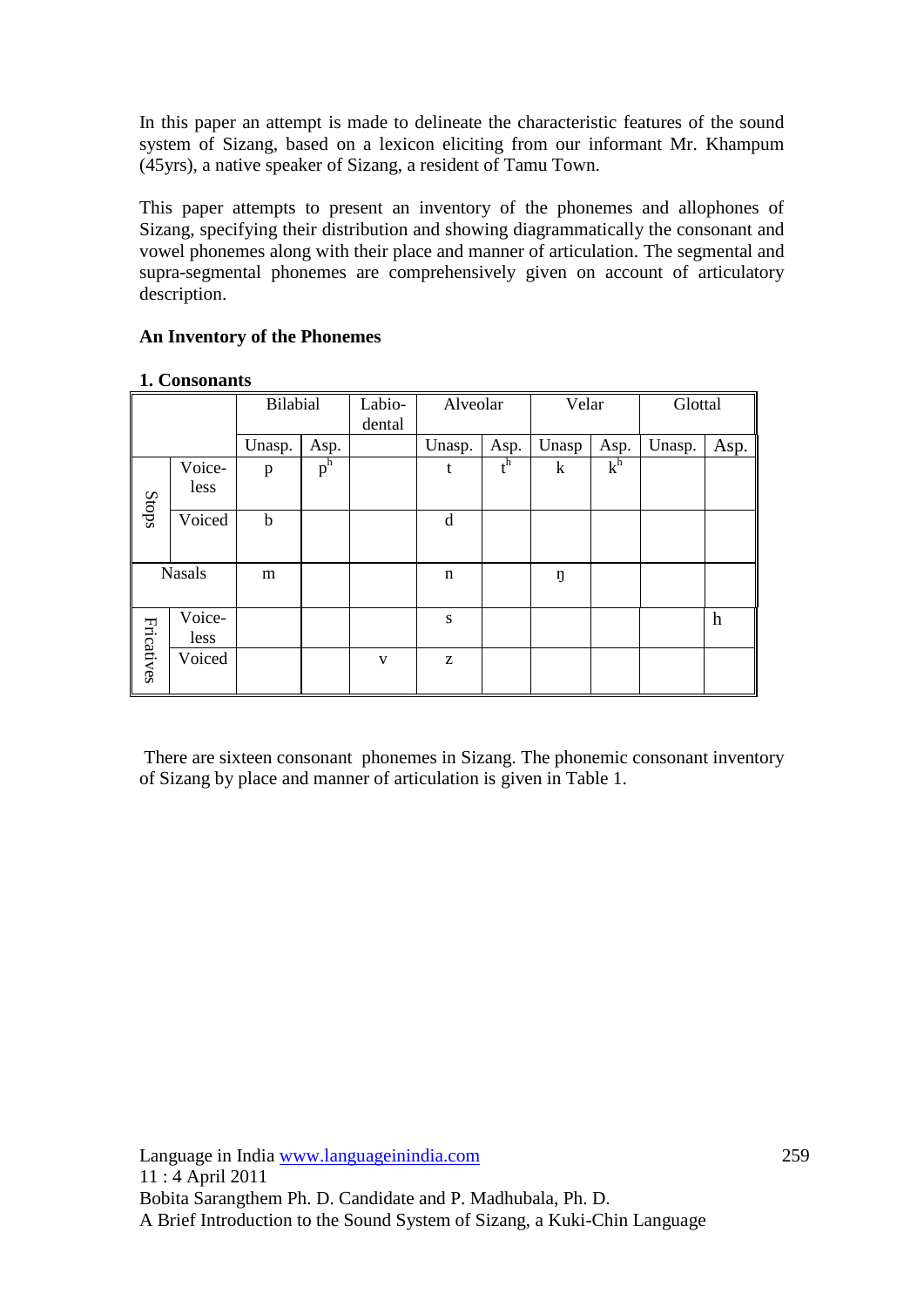Table 1. Sizang Consonantal phonemes.

#### **Vowels**

There are six vowel phonemes in Sizang.

The articulatory description of the phonemic vowels of Sizang is given in Table 2.

|      | Front   |           | Central |           | Back    |           |
|------|---------|-----------|---------|-----------|---------|-----------|
|      | Rounded | Unrounded | Rounded | Unrounded | Rounded | Unrounded |
| High |         |           |         |           |         |           |
|      |         | e         |         |           |         |           |
| Mid  |         |           |         | $\Theta$  |         |           |
| Low  |         |           |         | a         |         |           |

Table 2. The vowel phonemes

## **Diphthongs**

In addition to the simple vowels, Sizang has nine diphthongs, seven of which are falling diphthongs whereas the remaining two are rising diphthongs. Diphthongs never occur with any final consonant.

Falling diphthongs are:

1. **/əy/-** The diphthong /əy/ glides from the articulatory position for the mid-central unrounded vowel  $\sqrt{2}$  to that for the high front unrounded vowel, the former being more prominent.

Examples: phəy 'thigh'; vəy 'lakh'.

2. **/ey/-** The diphthong /ey/ glides from the articulatory position for the mid-front unrounded vowel /e/ to that for the high front unrounded vowel, the former being more prominent.

Examples: key 'I'; ley 'tongue'.

3. **/ay/-** The diphthong /ay/ glides from the articulatory position for the low central unrounded vowel  $\alpha$  to that for the high front unrounded vowel, the former being more prominent.

Examples: pay 'go'; tay 'run'.

Language in India www.languageinindia.com 260 11 : 4 April 2011 Bobita Sarangthem Ph. D. Candidate and P. Madhubala, Ph. D. A Brief Introduction to the Sound System of Sizang, a Kuki-Chin Language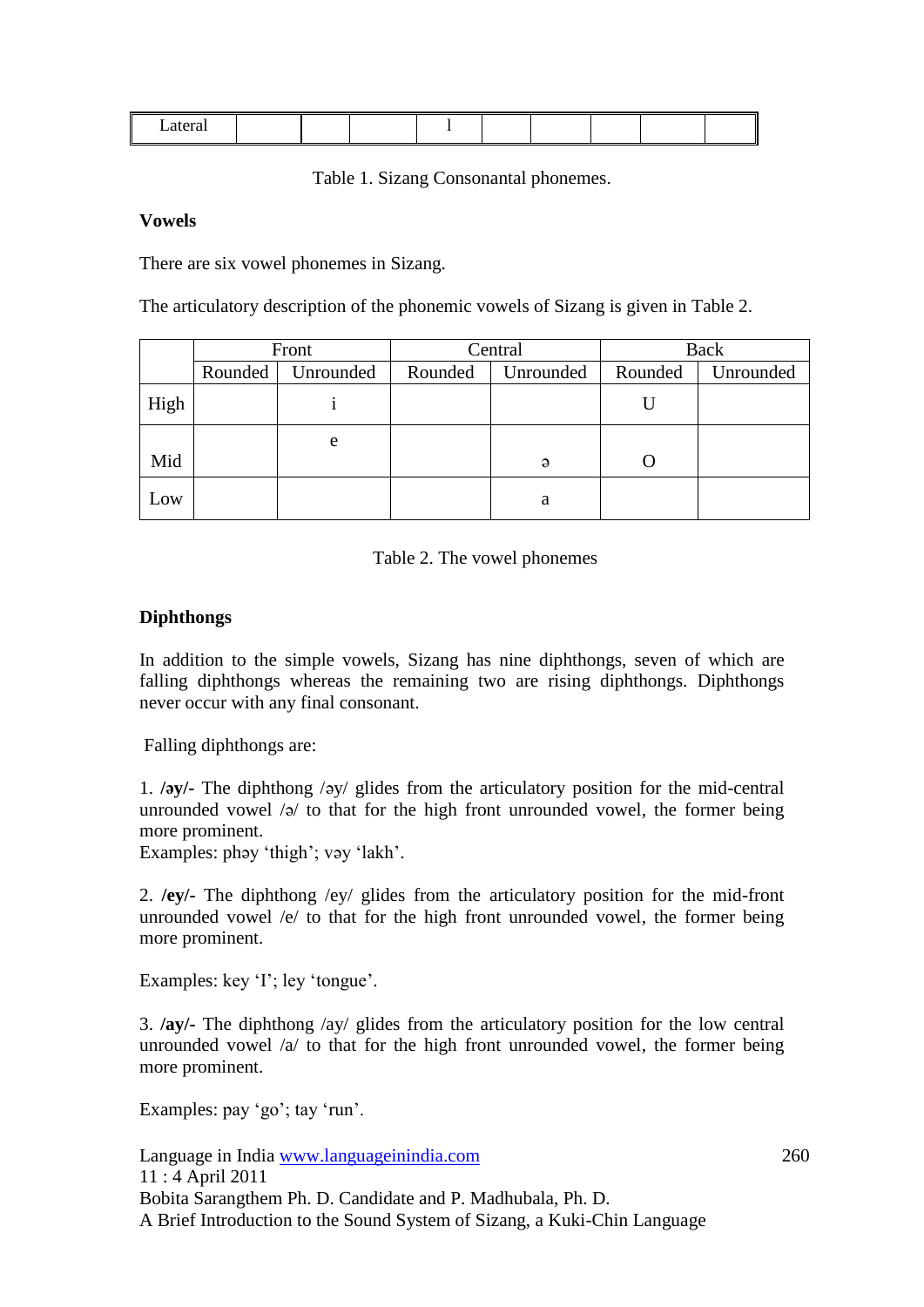4. **/oy/-** The diphthong /oy/ glides from the articulatory position for the mid back rounded vowel /o/ to that for the high front unrounded vowel, the former being more prominent.

Examples: noy 'breast'; hoy 'fair'.

5. **/uy/-** The diphthong /uy/ glides from the articulatory position for the high back rounded vowel /u/ to that for the high front unrounded vowel, the former being more prominent.

Examples: uy 'dog'; khuy 'cow'.

6. **/əw/-** The diphthong /əw/ glides from the articulatory position for the mid-central unrounded vowel /ə/ to that for the high back rounded vowel, the former being more prominent.

Examples: thəw 'house fly'; təw 'sit'.

| Consonant | Position |
|-----------|----------|
| Phonemes  |          |

7. **/aw/-** The diphthong /aw/ glides from the articulatory position for the low-central unrounded vowel /a/ to that for the high back rounded vowel, the former being more prominent.

Examples: thaw 'fat'; naw 'frown'.

Rising diphthongs are:

1. **/ia/-** The diphthong /ia/ glides from the articulatory position for the high-front unrounded vowel  $/i/$  to that for the low central unrounded vowel  $/a/$ , the latter being more prominent.

Examples: hisia 'this'; koysia 'which'.

2. **/ua/-** The diphthong /ua/ glides from the articulatory position for the high-back rounded vowel  $/u/$  to that for the low-central unrounded vowel  $/a/$ , the latter being more prominent.

Examples: ŋua 'rain'; khua 'village

## **3. Distribution of Consonants**

The occurrence of the consonantal phonemes at the initial position, medial position and the final position are listed in Table 3.

Language in India www.languageinindia.com 261 11 : 4 April 2011 Bobita Sarangthem Ph. D. Candidate and P. Madhubala, Ph. D. A Brief Introduction to the Sound System of Sizang, a Kuki-Chin Language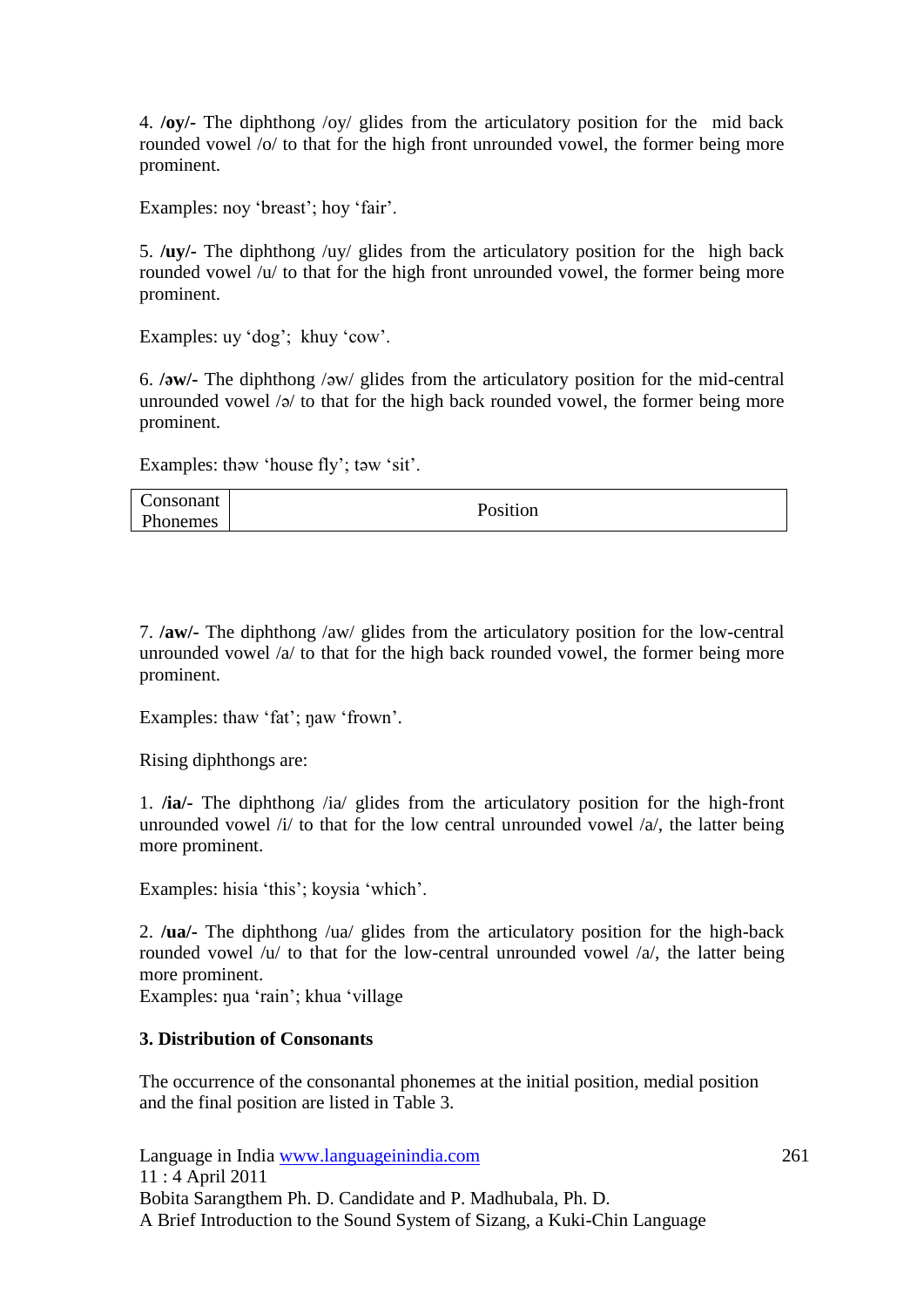|              | Initial         | Medial              | Final               |
|--------------|-----------------|---------------------|---------------------|
| /p/          | pan 'wall'      | ləmpi 'street/road' | top 'to smoke'      |
| /t/          | tul 'thousand'  | atan 'light'        | khat 'one'          |
| /k/          | kan 'white'     | bokbon 'brinjal'    | vok 'pig'           |
| $/p^h/$      | phəlbi 'winter' | siphu 'horse'       |                     |
| $/t^h/$      | thum 'three'    | sathaw 'butter'     |                     |
| $\sqrt{k^h}$ | khat 'one'      | zakhat 'hundred'    |                     |
| /b/          | bənla 'banana'  | nakba 'nose-ring'   |                     |
| /d/          | dim 'full'      | peandap 'shoes'     |                     |
| /m/          | mul 'body hair' | thaman 'reward'     | kham 'gold'         |
| /n/          | nú 'mother'     | lupna 'bed'         | man 'catch'         |
| /n/          | nu 'bone'       | lontol 'throat'     | zan 'northern side' |
| V            | vom 'black'     | khovak 'light'      |                     |
| $\sqrt{s}$   | si 'salt water' | asun 'inside'       |                     |
| Z            | zin 'guest'     | nilzan 'intestine'  |                     |
| /h/          | ha 'teeth'      | sahun 'skin'        |                     |
| $\Lambda$    | lu 'head'       | sali 'seven'        | pil 'clever'        |
|              |                 |                     |                     |

Table 3. Distribution of Consonant phonemes.

# **4. Syllable Final Consonants**

Only seven consonants can occur as syllable finals. Many syllables are open, having no final consonants at all. From Table 3, it may be noted that the syllable final consonants are  $\frac{1-p}{f}$ ,  $\frac{1}{f}$ ,  $\frac{1}{f}$ ,  $\frac{1}{m}$ ,  $\frac{1}{m}$  and  $\frac{1}{l}$ . The unaspirated stops  $\frac{1-p}{f}$ ,  $\frac{1}{l}$  and  $\frac{1}{k}$  are unreleased, and they bring the syllable to an abrupt end. Vowels in closed syllable are shorter than in open syllables. The lateral and the nasals are otherwise unremarkable. Consonants do not occur after diphthongs.

# **5. Distribution of Vowels**

The occurrence of the vowel phonemes at the initial position, medial position and the final position are listed in Table 4.

| Vowel          |             | Position     |                 |
|----------------|-------------|--------------|-----------------|
| Phonemes       | Initial     | Medial       | Final           |
| $\mathbf{H}$   | in 'house'  | hin 'green'  | ni 'sun'        |
| /e/            | en 'yellow' | kel 'goat'   | ole 'crocodile' |
| $\sqrt{e}$     | an 'rice'   | sam 'hair'   |                 |
| /a/            | ak 'fowl'   | nay 'near'   | pá 'father'     |
| o              | om 'chest'  | non 'neck'   | toso 'oak'      |
| $\overline{u}$ | uy 'dog'    | kul 'twenty' | telnu 'ribs'    |

Language in India www.languageinindia.com 262 11 : 4 April 2011 Bobita Sarangthem Ph. D. Candidate and P. Madhubala, Ph. D.

A Brief Introduction to the Sound System of Sizang, a Kuki-Chin Language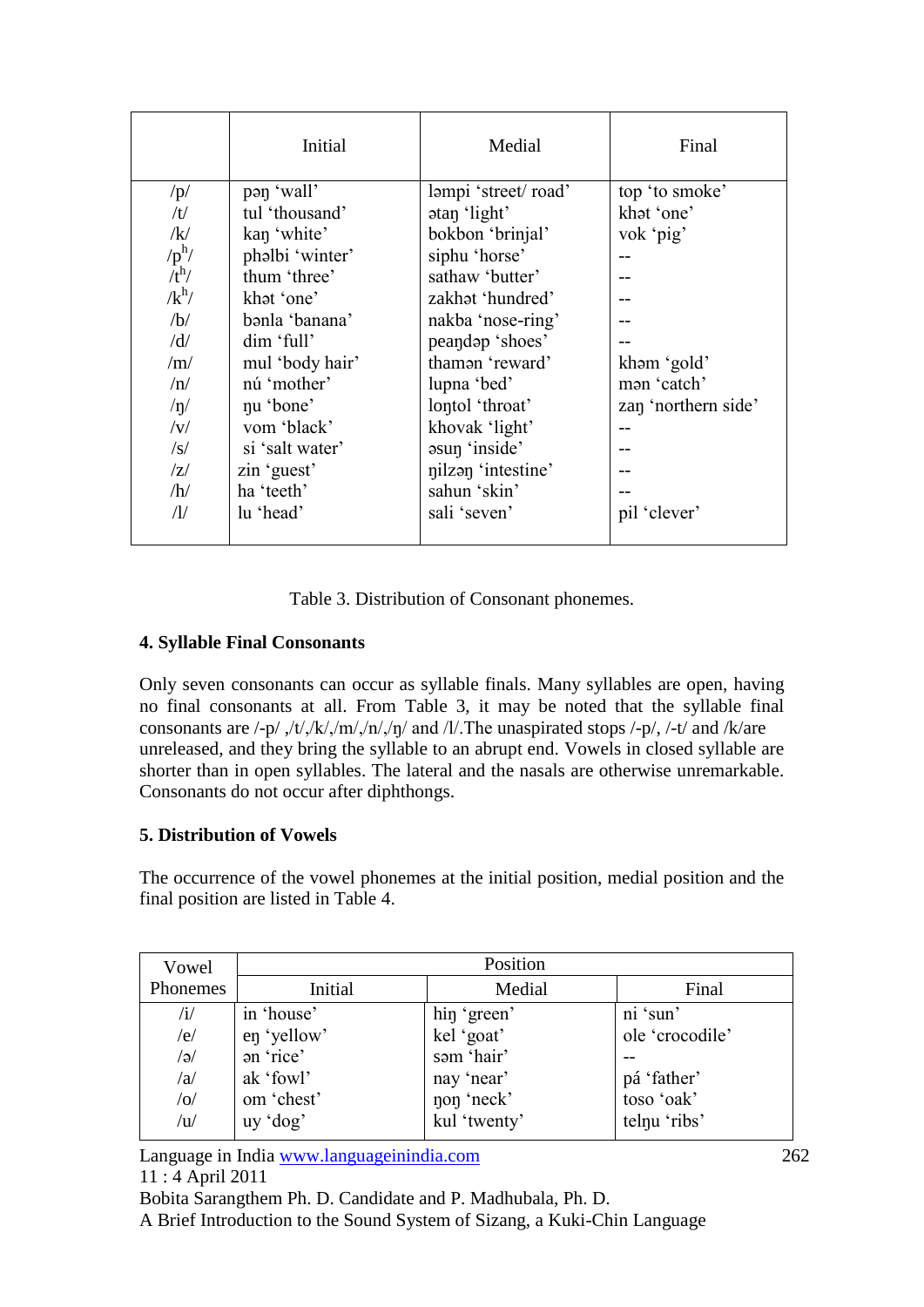Table 4. Distribution of vowel phonemes.

## **5. Allophones of Consonantal Phonemes**

In Sizang, stops in word final position are never released. Release is not distinctive in voiceless unaspirated stops, because release and non-release are always in complementary distribution. Hence, they become allophones of the same phoneme.

The phonetic values of the allophones are, in most cases, conditioned by their occurrence or the phonetic environment.

It is observed that the voiceless unaspirated stop  $/t/$  is never found before a high front vowel /i/ but phonetically as [c] representing the voiceless alveolar affricate produced by forming a [t] and releasing it slowly through as [s]. Similarly the voiceless aspirated stop /th/ is never found before a high front vowel /i/ but phonetically as [č] representing the voiceless alveopalatal affricate produced by forming a t-like stop followed closely by an alveo-palatal fricative [š]. However, the Sizang [c] and [č] produce certain amount of friction which is much less than the amount noticed in the production of the English affricate.

## **Illustration**

## **A. Unaspirated stops**

| 1. | $/p \rightarrow [p^{\dagger}]$ $/$ #;<br>$\rightarrow$ [p] elsewhere;            | e.g. ip 'pocket', kap 'to cry'<br>e.g. pan 'wall', lampi 'road'       |
|----|----------------------------------------------------------------------------------|-----------------------------------------------------------------------|
| 2. | $/t' \rightarrow [c]/$ i;                                                        | e.g. ti 'salt', tilte 'saliva'                                        |
|    | $\rightarrow$ [t <sup>-1</sup> ] $\leftarrow$ #;<br>$\rightarrow$ [t] elsewhere; | e.g. $k^h$ ut 'hand', pet 'bite'<br>e.g. top 'to sip', atan 'light'   |
| 3. | $/k \rightarrow [k^{\dagger}] / \qquad #;$<br>$\rightarrow$ [k] elsewhere;       | e.g. vok 'pig', səzuk 'reindeer'<br>e.g. kan 'white', onkom 'mustard' |

# **B. Aspirated stops**

The three aspirated stop  $/p^h$ ,  $t^h$ ,  $k^h$  vary in the quantum of aspiration, depending upon their phonetic environment. Initially, these aspirated stops  $[p^h]$ ,  $[t^h]$ ,  $[k^h]$  are heavily aspirated; but medially even though fully aspirated, they lack much of the tenseness that is usually found in initial position. The phoneme  $\ell t^{h}$  has an important allophonic

variant i.e.  $/t^h$   $\rightarrow$   $[\check{c}$   $]$   $\frac{1}{\cdots}$ ; e.g.  $t^h$ i free',  $t^h$ i 'dead'.

# C. **Voiced stops /b, d /**

The voiced stops [b], [d] have no important variants in the language, except the lip protrusion depending on the vowel that follows.

Language in India www.languageinindia.com 263 11 : 4 April 2011 Bobita Sarangthem Ph. D. Candidate and P. Madhubala, Ph. D. A Brief Introduction to the Sound System of Sizang, a Kuki-Chin Language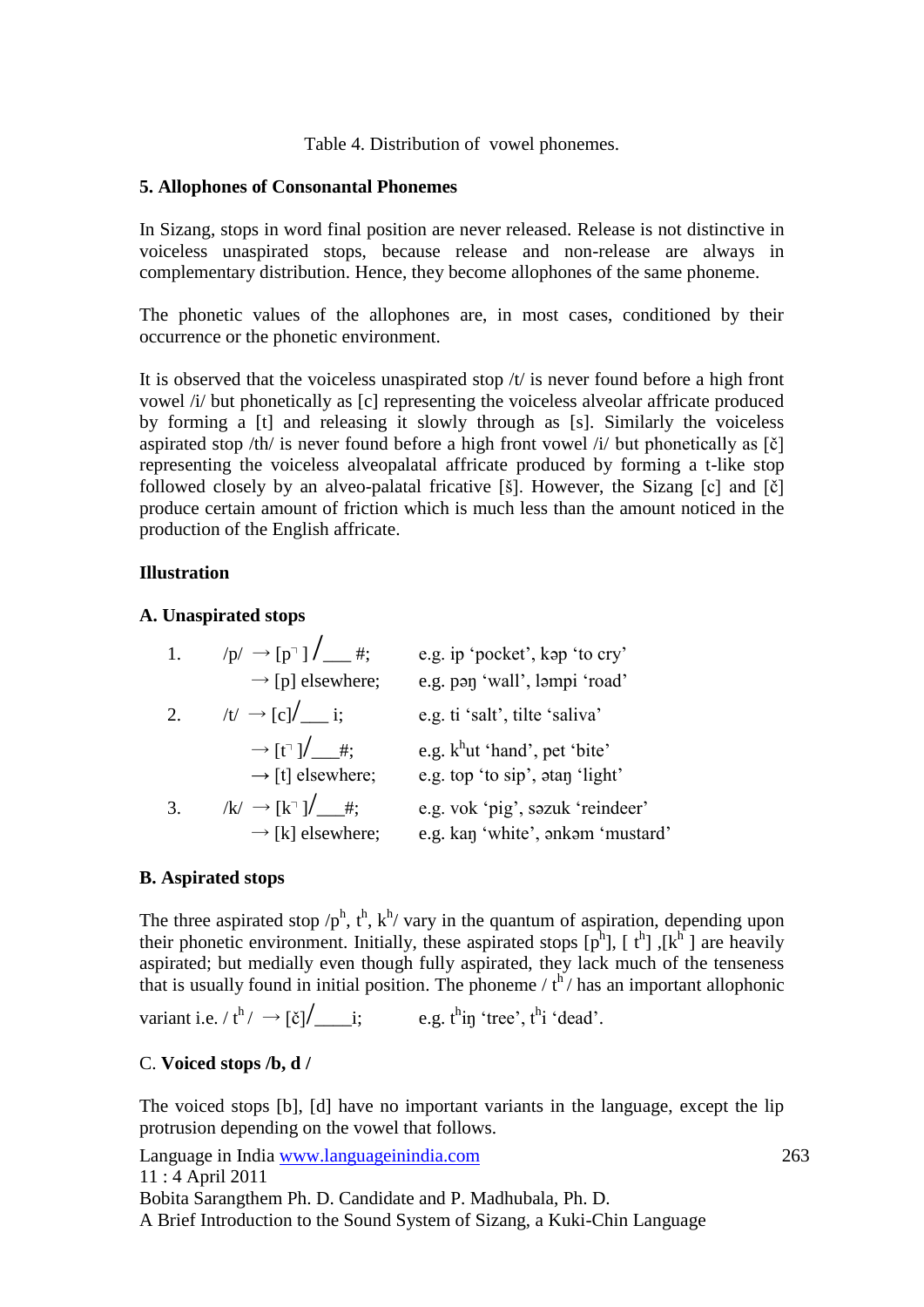#### D. **Nasals /m, n, ŋ/**

The nasals [m], [n], [ŋ] are unreleased in the final position and sounds relatively longer than its occurrence elsewhere.

#### E. **Fricatives**

 $/v$ , s, z, h  $/$ 

The fricatives [v], [s], [z], [h] have no important variants in the language, except the lip protrusion depending on the vowel that follows.

## F. **Lateral /l/**

The lateral [l] has no important variants in the language, except the lip protrusion depending on the vowel that follows.

#### **Tones**

In Sizang there are three tones, viz., i) Level tone, ii) Rising tone and iii) Falling tone. These tones are also easily attestable by minimal pairs. The three contrastive tones in a syllable are illustrated in Table 5. The level tone is left unmarked above the vowel whereas the rising tone is marked as  $/$  / above the vowel and the falling tone is marked as  $\left(\frac{1}{2}\right)$ , above the vowel.

The Level tone maintains an even pitch. The duration of the vowel carrying the level tone is relatively longer than the vowel carrying the falling tone. There is a perceptual decline of the pitch in the production of falling tone. It is shorter than the level tone, and it also ends abruptly. The rising tone starts from the level pitch and then there is a sharp pitch rise. The rising tone is accompanied by tenseness and it sounds louder than the remaining two tones

#### **Table 5**

| Level tone        | Rising tone       | falling tone  |
|-------------------|-------------------|---------------|
|                   |                   |               |
| 1. san 'school'   | sán 'received'    | sàn 'height'  |
| 2. hay 'mango'    | háy 'cup'         | hày 'late'    |
| 3. tul 'thousand' | túl 'second hand' | tùl 'feeding' |
| 4. vot 'work'     | vót 'cold'        | vòt 'leech'   |
| 5. ley 'tongue'   | léy 'earth'       | lèy 'bridge'  |

Language in India www.languageinindia.com 264 11 : 4 April 2011 Bobita Sarangthem Ph. D. Candidate and P. Madhubala, Ph. D. Vowel length is conditioned by Tone. It is not the vowel length but the length or duration of the tone which accompanies them. It is also noted that sometimes the length and height of the same tone is different. This condition is by the environment; hence it is regarded as phonetic and does not provide grounds for identification as a

A Brief Introduction to the Sound System of Sizang, a Kuki-Chin Language